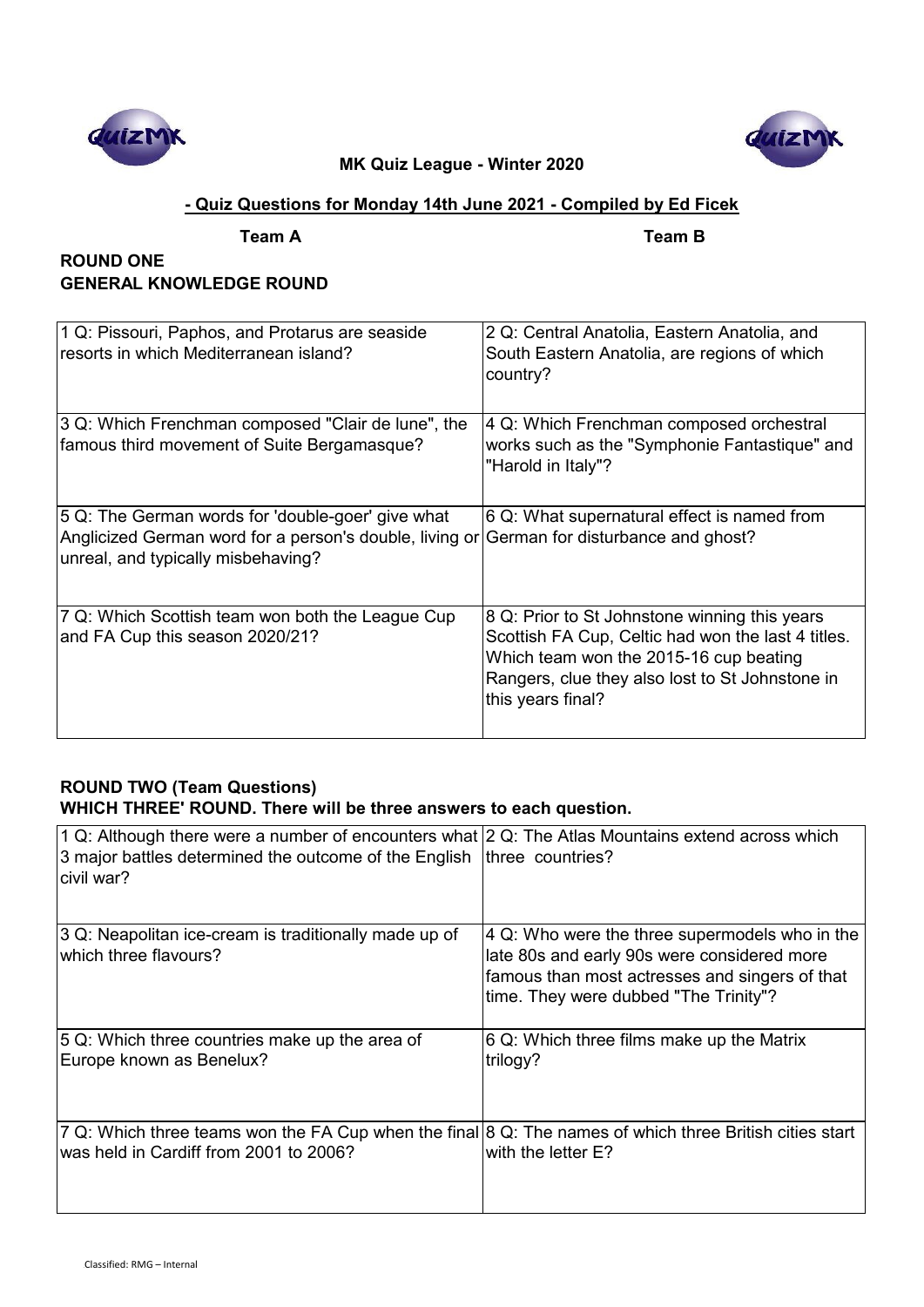



#### **- Quiz Questions for Monday 14th June 2021 - Compiled by Ed Ficek**

**Team A Team B**

**INDIVIDUALS CHOICE ROUND - QM - READ CATEGORIES OUT TO PLAYERS TO BE CHOSEN**

#### **The Categories are:-**

**ROUND THREE** 

#### **1 & 2 1980s Music 3 & 4 Collective Nouns**

| 5 & 6 Rivers                                                                                                                                | 7 & 8 Monopoly                                                                                                  |
|---------------------------------------------------------------------------------------------------------------------------------------------|-----------------------------------------------------------------------------------------------------------------|
| 1 Q: Which US hip hop group released the classic 1989<br>album, "3 Feet High and Rising"?                                                   | 2 Q: Which US hip hop group released the classic 1988<br>album "It Takes a Nation of Millions to Hold us Back"? |
| 3 Q: The collective noun "Murder" is commonly used to<br>describe which birds when grouped together?                                        | 4 Q: The collective noun "Parliament" is commonly<br>used to describe which birds when grouped together?        |
| 5 Q: The River Volga flows into which body of water                                                                                         | 6 Q: The River Jordan flows into which body of water?                                                           |
| 7 Q: In the game of UK Monopoly, what is the single rent 8 Q: In the game of Monopoly, what is the single rent<br>for landing on Pall Mall? | for landing on Piccadilly?                                                                                      |

### **ROUND FOUR**

## PICK A LETTER. Surnames only for individuals : The letter will be given in the question

| 1 Q: Which American with surname beginning with letter<br>"K", achieved the highest ever price for a living artist<br>when his work "Rabbit" sold for \$91m in May 2019?                        | 2 Q: What word with letter "C", from French and<br>Portuguese etymology meaning 'raised', in different<br>variants refers to various peoples around the world who<br>are born locally, of foreign origin? |
|-------------------------------------------------------------------------------------------------------------------------------------------------------------------------------------------------|-----------------------------------------------------------------------------------------------------------------------------------------------------------------------------------------------------------|
| 3 Q: What unit of enormous distance with letter "P"<br>equates to about 3.26 light-years or 19.2 trillion miles?                                                                                | 4 Q: What feature of tailored clothing with letter "B" has<br>variations described as bound, plain and keyhole?                                                                                           |
| 5 Q: Which Greek playwright with letter "A" of old<br>comedy, wrote Lysistrata and The Frogs and was<br>accused by Plato of slander that contributed to the trial<br>and execution of Socrates? | 6 Q: The word 'Quoth' is an old English word for what<br>common word beginning with "S"?                                                                                                                  |
| 7 Q: With surname beginning with letter "W" - Which US<br>golfer won his first major title at the 2019 US Open?                                                                                 | 8 Q: What letter "S" is the name of what form of<br>comedy is derived from a device devised to produce<br>effects in the sixteenth century Italian theatre, from the<br>Italian Batacchio or Bataccio?    |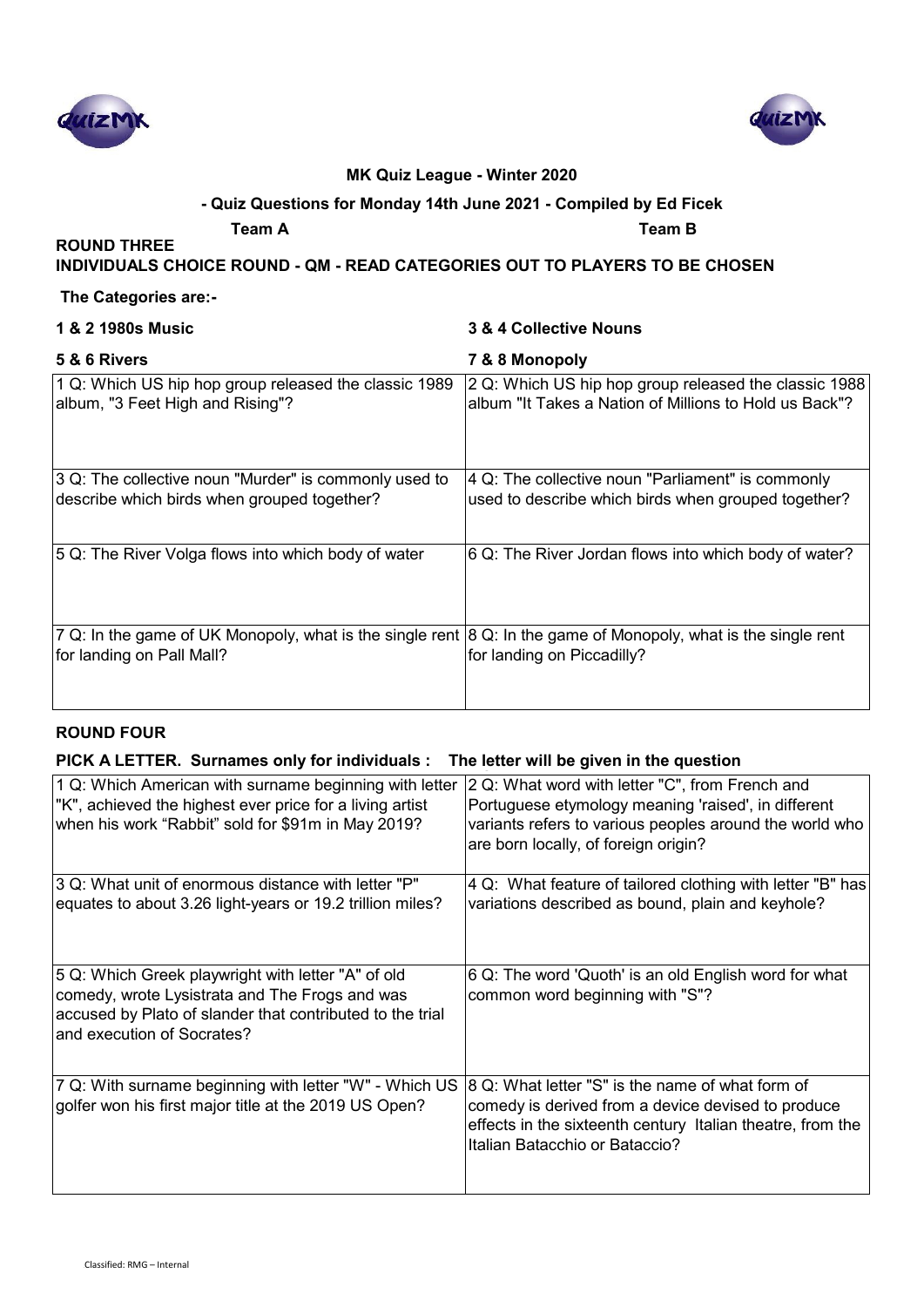

# **Team A Team B - Quiz Questions for Monday 14th June 2021 - Compiled by Ed Ficek**

# **ROUND FIVE (Team Questions)**

## **GENERAL KNOWLEDGE ROUND**

| 1 Q: The North and South Poles are respectively at                                        | 2 Q: The Equator lies at how many degrees                                                                            |
|-------------------------------------------------------------------------------------------|----------------------------------------------------------------------------------------------------------------------|
| how many degrees latitude?                                                                | latitude?                                                                                                            |
| 3 Q: The word for which letter can be worn in the                                         | 4 Q: What month is in the NATO phonetic                                                                              |
| NATO phonetic alphabet?                                                                   | alphabet?                                                                                                            |
| 5 Q: What three letter prefix makes new words when                                        | 6 Q: What two-letter prefix makes new words                                                                          |
| added to: Due, Marine, Traction, and Way?                                                 | when added: Fore; Cause; Gin; Devil;?                                                                                |
| 7 Q: What is the name for the Russian 3-stringed<br>triangular bodied musical instrument? | 8 Q: What instrument used by Marilyn Monroe in<br>the film "Some Like It Hot" and was patented in<br>Hawaii in 1917? |

**HALF TIME!**

## **ROUND SIX ( TEAM QUESTIONS ) GENERAL KNOWLEDGE ROUND**

| 1 Q: What is the name given to an Architectural                                                                                                                                                                                 | 2 Q: What word is used to describe a horizontally                                                                                    |
|---------------------------------------------------------------------------------------------------------------------------------------------------------------------------------------------------------------------------------|--------------------------------------------------------------------------------------------------------------------------------------|
| support, typically a separate arched support for walls                                                                                                                                                                          | extending construction that is supported at one                                                                                      |
| of a tall building?                                                                                                                                                                                                             | end only?                                                                                                                            |
| 3 Q: Also the name of the album it was taken from,<br>which 1980 U.K. number one hit for Abba contains the from, which 1979 UK number 3 hit for Abba has<br>chorus lyrics "smiling, having fun / feeling like a<br>number one"? | 4 Q: Also the name of the album it was taken<br>lyrics beginning "People everywhere / a sense of<br>expectation hanging in the air"? |
| 5 Q: Stableford, wedge, albatross, apron, and borrow                                                                                                                                                                            | 6 Q: 360 Varial, Ollie, Nollie, and Frontside Air are                                                                                |
| are terms in which sport?                                                                                                                                                                                                       | terms in what non-winter sport/pastime?                                                                                              |
| 7 Q: Appearing in "Much Ado About Nothing" what is                                                                                                                                                                              | 8 Q: Appearing in "Twelfth Night" what 1s the                                                                                        |
| the occupation of the Shakespearian character                                                                                                                                                                                   | occupation of the Shakespearian character                                                                                            |
| "Dogberry"?                                                                                                                                                                                                                     | "Feste"?                                                                                                                             |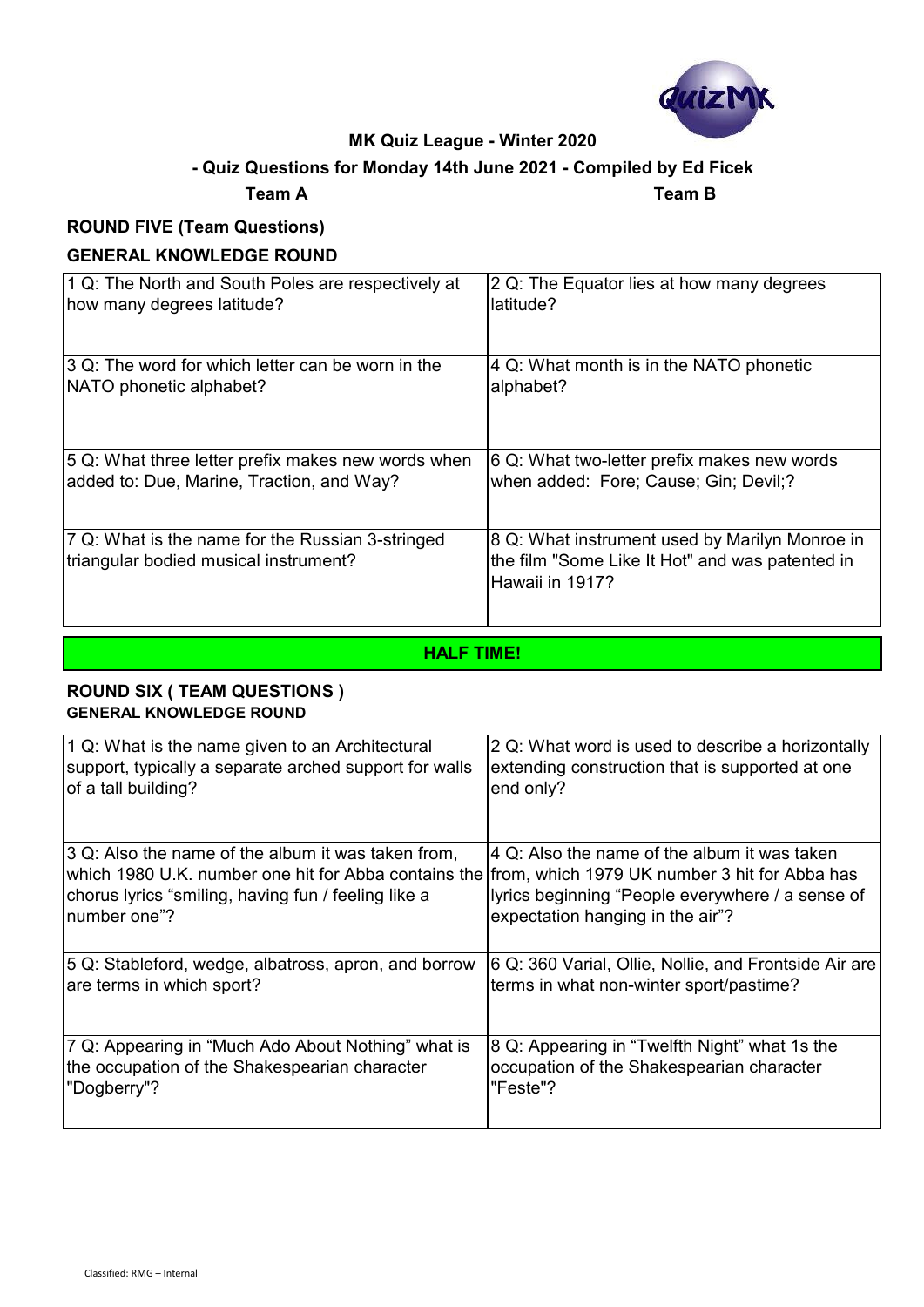



## **- Quiz Questions for Monday 14th June 2021 - Compiled by Ed Ficek**

**Team A Team B**

## **ROUND SEVEN BLOCKBUSTERS ROUND: The Letters will be given in the question**

| 1 Q: The acronym IED stands for what in relation to terrorism?                                                                                            | 2 Q: With letters "WOB" - The strongly featured<br>character Alyson/Alys in Chaucer's Canterbury Tales<br>is better known as?                          |
|-----------------------------------------------------------------------------------------------------------------------------------------------------------|--------------------------------------------------------------------------------------------------------------------------------------------------------|
| 3 Q: RPM on a traditional record player stands for what?                                                                                                  | 4 Q: The medical/psychological term OCD stands for<br>what?                                                                                            |
| 5 Q: What Anglicized French term with letters "AG", originally<br>the front section of an army/naval force, describes<br>new/experimental artistic ideas? | 6 Q: Which battle with letters "FF" of the American<br>Civil War was fought on April 1, 1865, southwest of<br>Petersburg, Virginia?                    |
| 7 Q: With letters "SS" - According to the iconic poetic United<br>States 2nd World War poster, "Loose Lips might (Do What?)"?                             | 8 Q: With Letters "CC" - Name the largest pre-<br>Columbian/Hispanic city of South America, in Peru,<br>and also the name of a popular song from Cuba? |

## **ROUND EIGHT**

# **INDIVIDUALS CHOICE ROUND - QM - READ CATEGORIES OUT TO PLAYERS TO BE CHOSEN**

## **The Categories are:-**

| 1 & 2 Formula 1                                                                                 | 3 & 4 Drugs                                                                                            |
|-------------------------------------------------------------------------------------------------|--------------------------------------------------------------------------------------------------------|
| 5 & 6 2000's Pop Music                                                                          | 7 & 8 Capitals                                                                                         |
| 1 Q: Nicholas Lafiti currently drives for which Formula 1 team?                                 | 2 Q: Mick Schumacher currently drives for which<br>Formula 1 team?                                     |
| 3 Q: What is the street name for the recreational drug MDMA<br>(Methylenedioxymethamphetamine)? | 4 Q: What is the street name for the recreational drug<br>PCP (phenylcyclohexyl piperidine)?           |
| 5 Q: Who had her only No1 in March 2009 with "My life Would<br>Suck Without You".?              | 6 Q: Who had her only No1 in June 2006 with "I Wish<br>I Was a Punk Rocker (With Flowers in My Hair)"? |
| 7 Q: Dakar is the capital city of which African country?                                        | 8 Q: Mogadishu is the capital of which African<br>country?                                             |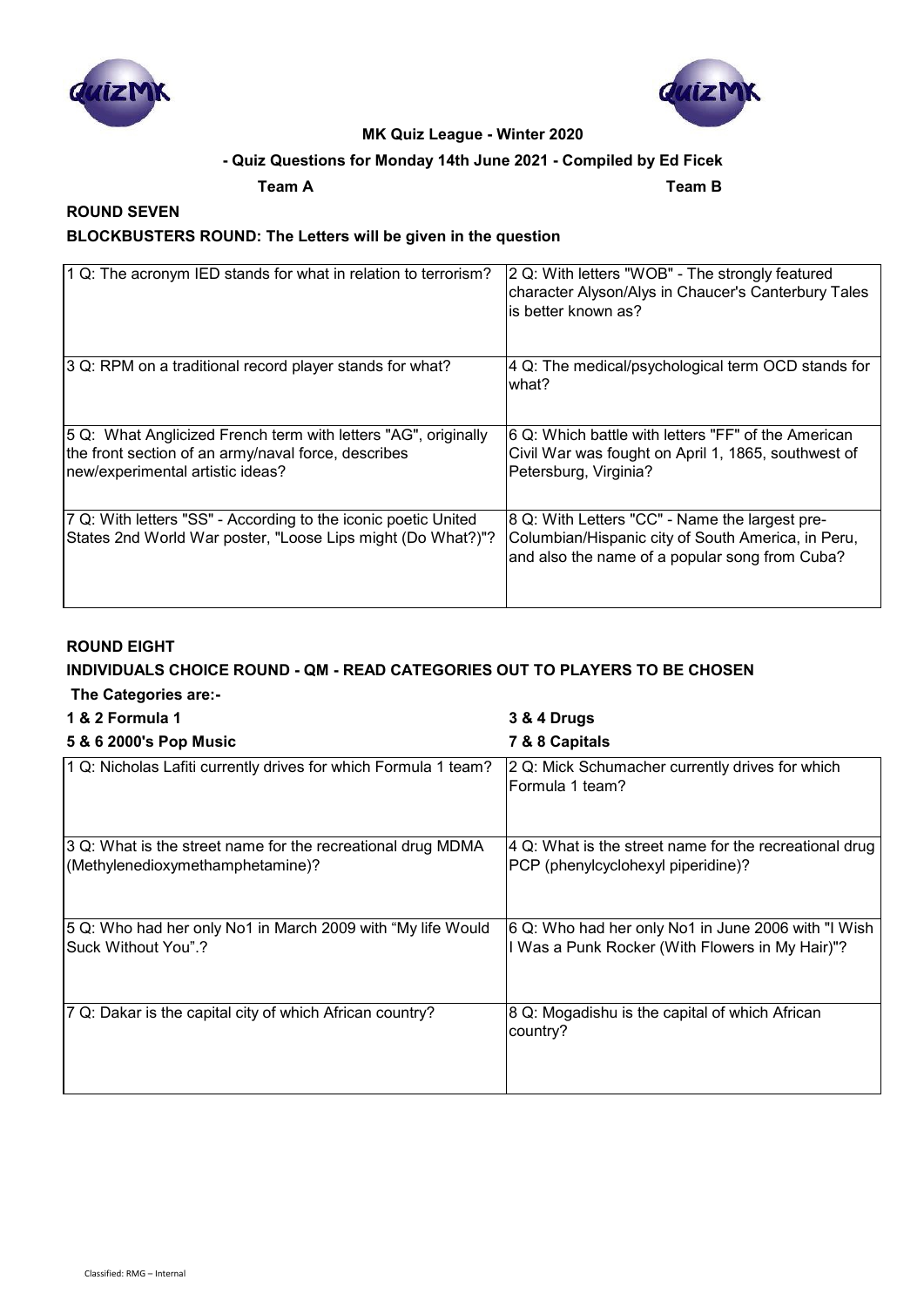



**- Quiz Questions for Monday 14th June 2021 - Compiled by Ed Ficek**

| <b>Team A</b>                                                                                                                                                     | <b>Team B</b>                                                                                                                      |
|-------------------------------------------------------------------------------------------------------------------------------------------------------------------|------------------------------------------------------------------------------------------------------------------------------------|
| <b>ROUND NINE</b><br><b>THEME ROUND. This weeks theme is</b>                                                                                                      | <b>New Zealand</b>                                                                                                                 |
| 1 Q: The flag of New Zealand has how many stars, 2 Q: What is the name of a traditional Maori<br>based on Crux, the Southern Cross constellation?                 | greeting in which people press their noses<br>together?                                                                            |
| 3 Q: Which New Zealand comedienne and<br>psychologist did Billy Connelly marry in 1989?                                                                           | 4 Q: Which bird is the National emblem of New<br>Zealand?                                                                          |
| 5 Q: Which dangerous pastime began at Kawarau<br>Bridge, Queenstown in New Zealand?                                                                               | 6 Q: Which very famous man appears on the \$5<br>note in New Zealand? He is best known for an<br>achievement he completed in 1953. |
| 7 Q: Sometimes referred to as "living fossils".<br>What is the name of the reptile endemic to New<br>Zealand, that is noted for having a pronounced<br>third eye? | 8 Q: A mollymawk is an New Zealand word for<br>what creature, strongly linked with maritime<br>superstition?                       |

## **ROUND TEN GENERAL KNOWLEDGE ROUND**

| 1 Q: The Aquino, Arroyo and Cojuangco families<br>have in recent times ruled what Asian country?                                                                               | 2 Q: Which Asian country has been ruled by the<br>Kings of Ayutthaya and the Kings of Chakri                                                                         |
|--------------------------------------------------------------------------------------------------------------------------------------------------------------------------------|----------------------------------------------------------------------------------------------------------------------------------------------------------------------|
| 3 Q: Which duo had their only number 1 in January 4 Q: Which duo had their only number 1 in April<br>1961 with "Diamonds" ?                                                    | 1964 with "World Without Love"?                                                                                                                                      |
| 5 Q: In Greek mythology what was the name of the 6 Q: In Greek mythology what was the name of<br>Muses for dance and chorus?                                                   | the Muses for epic poetry?                                                                                                                                           |
| 7 Q: Which football league Division 2 team plays at 8 Q: Which football league Division 2 team plays<br>Moor lane, Peninsula Stadium and are owned by<br>"Project 92 Limited"? | at the aptly named "The New Lawn" stadium<br>which in 2020 was named to "The innocent New<br>Lawn Stadium" due to a sponsorship deal with<br><b>Innocent Drinks?</b> |